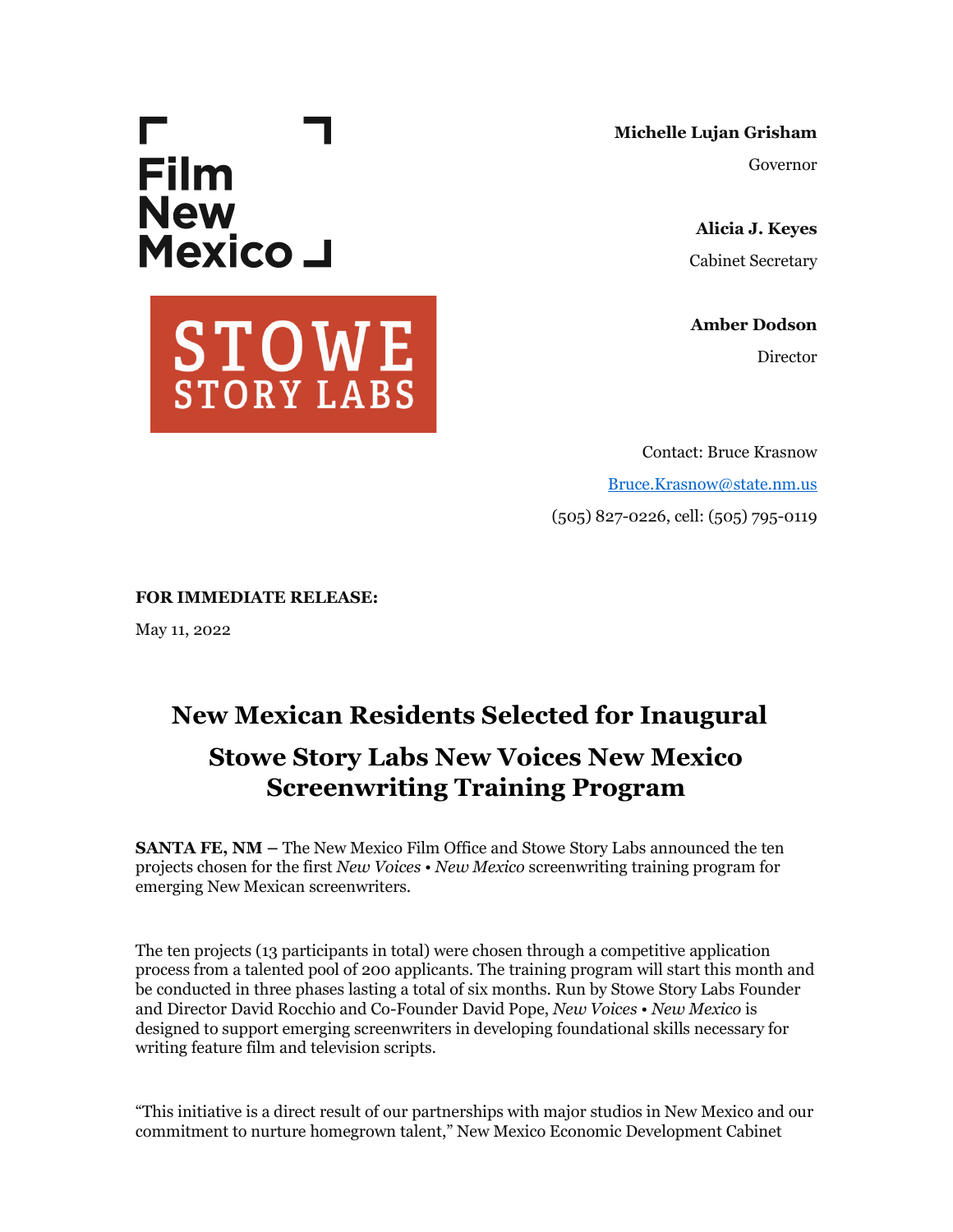Secretary Alicia J. Keyes said. "I am excited to see this diverse group of New Mexico storytellers receive training and guidance so their projects can move forward. Congratulations to those selected for this inaugural program!"

"New Mexico is brimming with creative, skilled, diverse writers and the New Mexico New Voices program is an impactful way to foster and empower them and their stories for the screen. The competition was tough and we congratulate every writer who, after a deep dive with Stowe Story Labs, will have a pitch-ready script, which is no small feat," New Mexico Film Office Director Amber Dodson said.

"Building this program has been a joy. The film office team's excitement about finding and nurturing new voices in New Mexico energized us, and we all at Stowe Story Labs have had a tremendous time designing the program and now can't wait to deliver it," Rocchio said.

Participants must be current New Mexican residents or New Mexicans studying out-of-state. Applicants had to demonstrate an ability to write a feature or television script, capacity to learn and incorporate new skills and approaches into their work, a collaborative nature, and willingness to develop a strong story idea. Participants are responsible for the program's application fee and travel costs to Taos, however, program design, application process, instruction, mentoring, meals, and lodging are provided through funding from the New Mexico Film Office.

### **The chosen individuals & writing teams are:**

#### **Chelese Belmont & Shannan Reeve** (Albuquerque, NM)

#### *The Sun Rises on Another Day //* Drama — Feature

A directionless 19 year old, crippled by boredom with everything in her life, is called upon to make an immense sacrifice for another person. In the process, she learns a truth about herself that alters her entire world.

#### **Thomas Gray** (Española, NM)

#### *Starlight Tour //* Crime Drama — Feature

Saskatoon constable and Cree native, Samuel Flint doubts his loyalty to the justice system when summoned to investigate a hypothermic death. Foul play is suspected as alarming rates of deaths occur in a complex of coexistence and authority. Flint must investigate independently—but illegally—to find the suspect.

#### **Liana Morales** (Albuquerque, NM)

#### *That One Night in J-Town //* Comedy — Feature

Two best friends in high school plot to join a group of partiers for "the best night of their lives." All they have to do is walk across the bridge into Juarez, Mexico.

#### **Ruben Muller** (Albuquerque, NM)

*Freedom //* Coming-of-Age, Family — Feature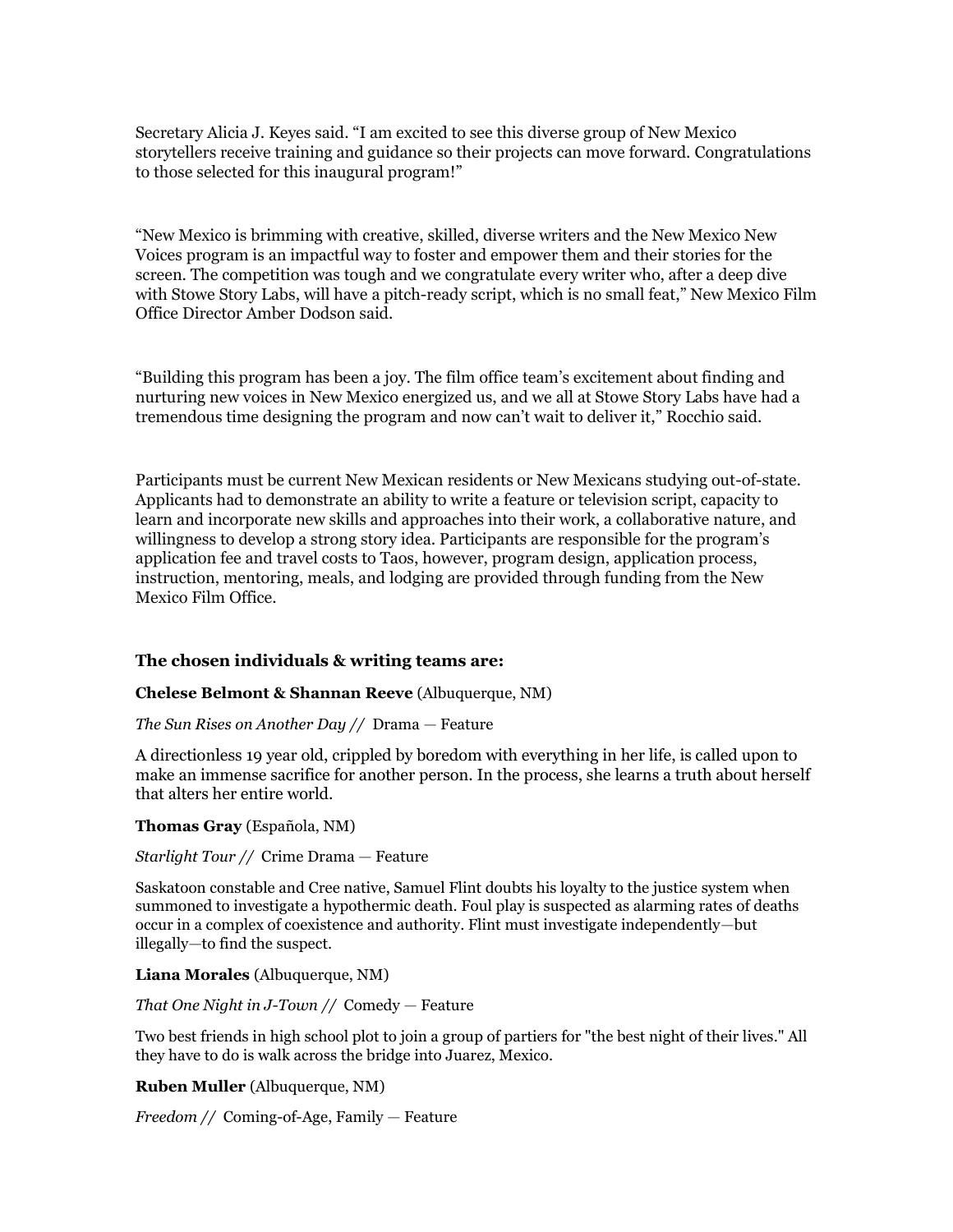Two twelve-year-old boys escape from the big Summer Boy Scout Jamboree in Cimarron, New Mexico, to hitchhike in 1965. They find that freedom is finding your own way home on your own terms with a friend by your side. Based on a true story.

#### **Daniel Peaslee** (Santa Fe, NM)

*Bluebird Patrol //* Supernatural Thriller — TV

A former EMT takes a mysterious federal job in a remote area to get away from years of workrelated trauma and discovers her new job involves monitoring unexplainable and seemingly supernatural forces in the woods. With this revelation, she finds she has to both protect the public from the sometimes malevolent supernatural and contend with those who would exploit it for selfish means.

#### **Brittany Ramirez & Micaela Legarda** (Las Cruces, NM)

*Unwritten //* Magical Realism — TV

On the day of her father's funeral, a pedantic writer discovers why an empty notebook was his greatest treasure.

#### **Kira Sipler & Lorraine Montez** (Albuquerque, NM)

#### *Marked As Other //* Comedy — TV

*Marked As Other* follows two nerdy, lonely 13-year-old girls trying to answer the question "who am I and where do I belong," as they contend with the prejudices, perils, and misconceptions of society, their families, and the environment in 1980s New Mexico.

#### **Enrique Cruz Torres** (Albuquerque, NM)

*From The Same Plate //* Drama — Feature

Two struggling immigrants on two different life paths are brought together by a job search, finding family in one another in a country far from their own.

#### **Raquel Troyce** (Albuquerque, NM)

*River of Hope, End of a Dream //* Action, Drama — Feature

Struggling to break into the field of investigative journalism, a foul-mouthed fashion journalist exposes a heinous case of modern slavery and human trafficking in the United States and opens the door to unexpected danger.

#### **Carmen Tsabetsaye** (Albuquerque, NM)

*Mustapha //* Historical Drama — TV

In 1521, Mustapha is taken from his home in North Africa and sold as a slave to a Spanish Army Captain of the Narvaez Expedition. This is the story of his journey for survival and freedom in the unknown.